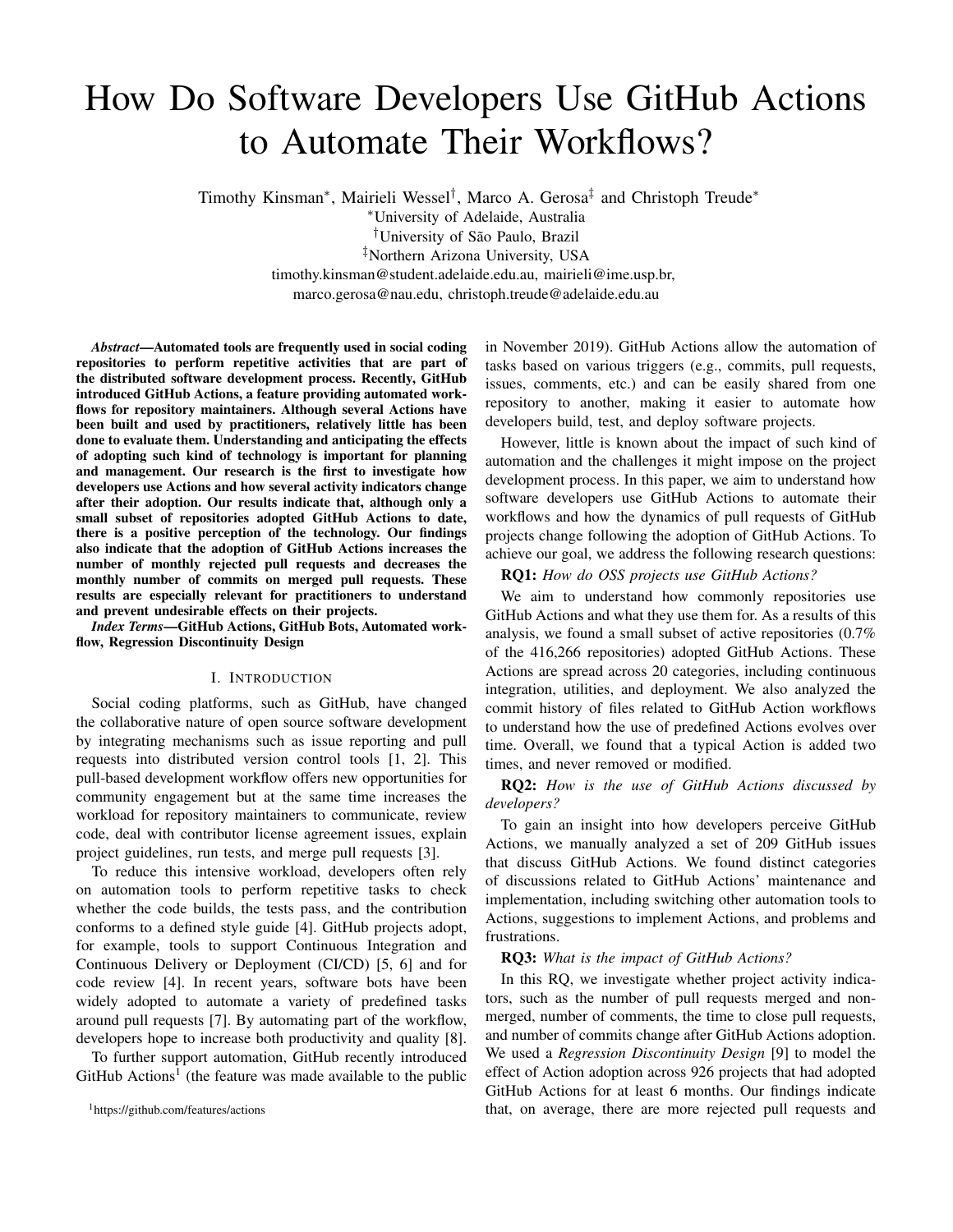fewer commits on merged pull requests after adopting GitHub Actions.

In summary, we make the following contributions: (i) bringing attention to GitHub Actions, a relevant yet neglected resource that offers support for developers' tasks; (ii) characterizing the usage of GitHub Actions, and (iii) providing an understanding of how GitHub Actions' adoption impacts project activities and what developers discuss about them.

# II. WORKFLOW AUTOMATION WITH GITHUB ACTIONS

GitHub Actions is an event-driven API provided by the GitHub platform to automate development workflows. GitHub Actions can run a series of commands after a specified event has occurred. An event is an specific activity that triggers a workflow run, as shown in Figure [1](#page-2-0) (see the  $\frac{1}{2}$  icon). For example, a workflow is triggered when a pull request is created for a repository or when a pull request is merged into the main branch. Workflows are defined in the .github/workflows/ directory and use YAML syntax, having either a .yml or .yaml file extension.

A workflow can contain one or more Actions. Developers can create their own Actions by writing custom code that interacts with their repository, and use them in their workflows or publish them on the GitHub Marketplace. GitHub allows developers to build Docker and JavaScript Actions and both require a metadata file to define the inputs, outputs, and main entry point of the Action.

After the successful execution of a workflow, the outputs can be displayed in different ways. One of the possibilities is through a *GitHub Action bot*. This bot, as any other bot on GitHub, is implemented as a GitHub user that can submit code contributions, interact through comments, and merge or close pull requests [\[10\]](#page-10-9). Recently, developers published GitHub Action variants for many well-known bots (e.g., Coveralls, Codecov, Snyk) and these Actions are rapidly increasing in popularity [\[11\]](#page-10-10).

As an example of GitHub Actions adoption, consider the case of the project *Grammapy*<sup>[2](#page-1-0)</sup>, an open-source Python package for gamma-ray astronomy. As of the  $13<sup>th</sup>$  of November, 2019, the *Grammapy* community adopted a GitHub Action called *First Interaction*[3](#page-1-1) , which is responsible for identifying and welcoming newcomers when they create their first issue or open their first pull request on a project. As shown in Listing [2,](#page-2-1) *Grammapy* created a workflow called *Greeting* that might be triggered by both new pull requests and issues, as defined by the on keyword. The output of the *First Interaction* Action is displayed through an issue/pull request comment posted by *GitHub Action Bot* when a new pull request or issue is authored by a new contributor. An example of this Action interaction on a GitHub issue is shown in Figure [3.](#page-2-2)

# III. RESEARCH DESIGN

This study aims to understand GitHub Actions usage in GitHub projects. In the following, we present our study design, data collection, and analysis procedures.

#### *A. Selecting Projects*

We assembled a dataset of GitHub open-source projects that adopted GitHub Actions at some point in their history. To compose our study sample, we started by selecting repositories from GitHub. For this, we used the GitHub project metadata of Munaiah et al.'s [\[12\]](#page-10-11) RepoReapers data set, which contained 446,862 GitHub repositories classified as containing an engineered software project.

We then filter this dataset to keep open-source software projects that at some point had adopted a GitHub Action. To identify these projects, we retrieved data from the GitHub API using a Ruby toolkit called Octokit.rb.<sup>[4](#page-1-2)</sup> We verified whether the repositories had files of yaml format in the *./github/workflows* directory. This filtered dataset comprises 3,190 projects.

# *B. Analyzing the use of GitHub Actions*

First, we collected and quantitatively analyzed the number of projects using GitHub Actions and the number of Actions per project (RQ1). We also analyzed the workflow files of the studied projects searching for the category, description, and whether the Action was verified by GitHub. To understand the evolution of GitHub Actions, we retrieve the commit history of each workflow file used by the studied projects. For this purpose, we compared the commit history looking for changes regarding Actions, which include addition, removal, configuration change, or version update.

### *C. Categorizing GitHub Actions Discussions*

To answer RQ2, we gathered issues from the repositories that mention either "github action" or "github actions", have at least one comment, and were posted after the release of the GitHub Actions feature. We collected 209 issues that met these criteria. After collecting these issues, we manually analyzed and categorized them. Two researchers independently conducted the manual classification. The first author of this paper conducted the manual classification of the 209 issues. Another researcher categorized a subset of 25 random issues using the same model. We scored a free-marginal kappa value of 0.66. We then conducted a second negotiation round and scored a free-marginal kappa value of 0.76. Fleiss et al. [\[13\]](#page-10-12) state that the rule of thumb is that kappa values less than 0.40 are poor, values from 0.40 to 0.75 are intermediate to good, and values above 0.75 are excellent.

# *D. Time series analysis*

To answer RQ3, we conducted a time series analysis. We collected longitudinal data for different outcome variables and treated the adoption of GitHub Actions by each project in

<span id="page-1-0"></span><sup>2</sup>https://github.com/gammapy/gammapy

<span id="page-1-1"></span><sup>3</sup>https://github.com/marketplace/actions/first-interaction

<span id="page-1-2"></span><sup>4</sup>http://octokit.github.io/octokit.rb/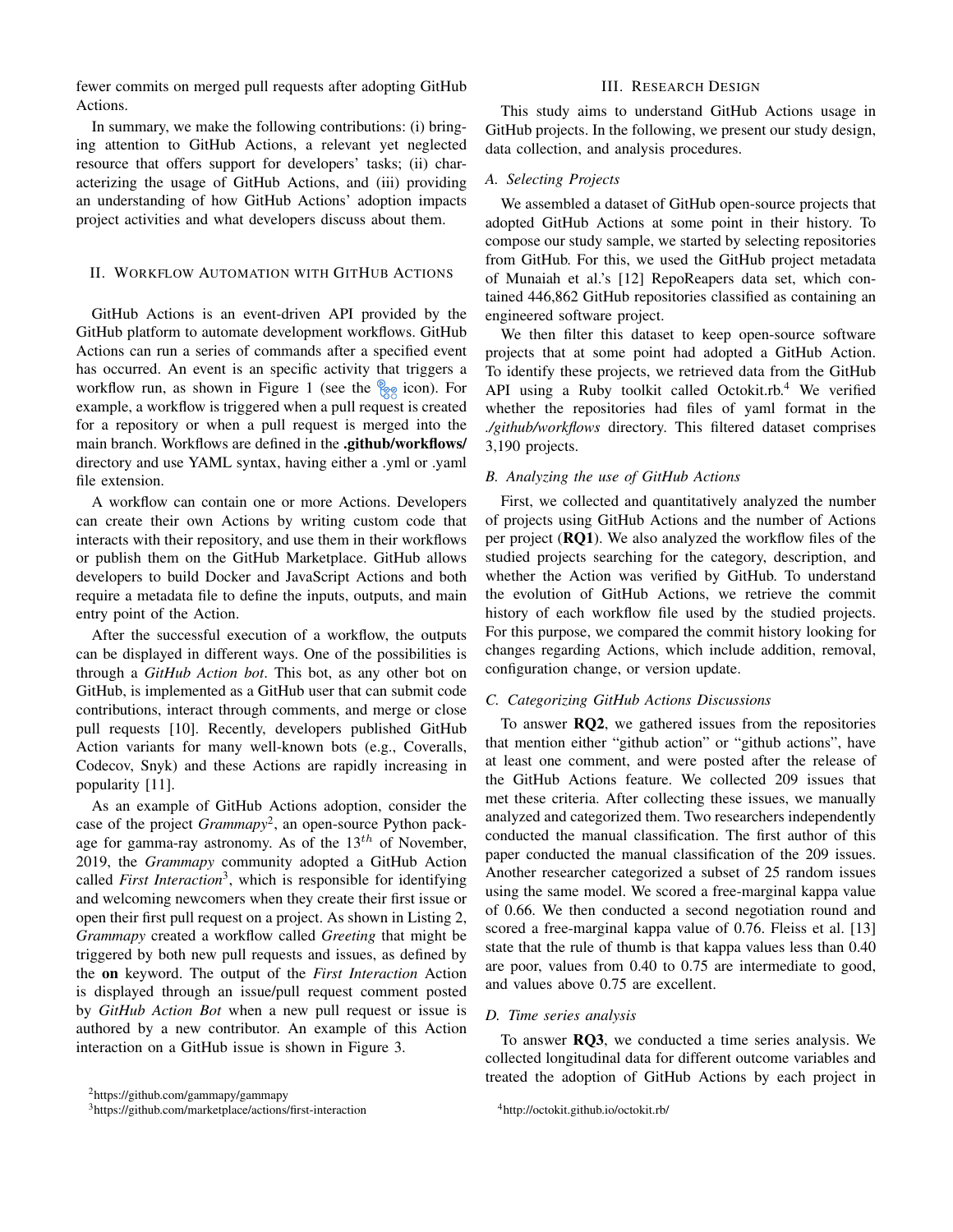

<span id="page-2-0"></span>Fig. 1. GitHub workflow automation with GitHub Actions (adapted from GitHub).

```
name: Greetings
on: [pull_request, issues]
jobs:
 greeting:
    runs-on: ubuntu-latest
    steps:
     uses: actions/first-interaction@v1
      with:
        repo-token: ${{ secrets. GITHUB_TOKEN }}
        issue-message: 'Merci! We will respond
        to your issue shortly. In the meantime,
            'import gammapy; gammapy.song()
        try
        pr-message: 'Graçias! We will review
        your pull request shortly. In the
        meantime, try 'import gammapy;
        gammapy.song(karaoke=True)
```
<span id="page-2-1"></span>Fig. 2. Greetings workflow of Gammapy – *greetings.yml*

| github-actions bot commented on Nov 24, 2020                                                         | $\cdots$ |
|------------------------------------------------------------------------------------------------------|----------|
| Merci! We will respond to your issue shortly. In the meantime, try import gammapy;<br>gammapy.song() |          |
| ⊙)                                                                                                   |          |

<span id="page-2-2"></span>Fig. 3. Example of *github-actions* bot greeting a newcomer.

our data set as an "intervention". This way, we could align all the time series of project-level outcome variables on the intervention date and compare their trends before and after adopting Actions.

In the following subsections, we detail the different steps involved, from filtering the initial data set to running the statistical models.

*1) Aggregating project variables:* We analyzed data from 6 months before and 6 months after the Action adoption. Similarly to previous work [\[5,](#page-10-4) [6,](#page-10-5) [14\]](#page-10-13), we exclude 30 days around the Action adoption date to avoid the influence of the instability caused during this period. Afterward, we aggregated individual pull request data into monthly periods, considering 6 months before and after the Action introduction. Afterward, we checked the activity level of the candidate projects, since many projects on GitHub are inactive [\[2\]](#page-10-1). We removed from our dataset (i) projects that did not received any pull requests or (ii) that disabled the Actions during the period we considered. After applying all filters, our data set comprises 926 active projects that have been using at least one GitHub Action for 6 months. We focused on the same pull request related variables as in previous work [\[14\]](#page-10-13):

*Merged/non-merged pull requests:* the number of monthly contributions (pull requests) that have been merged, or closed but not merged into the project, computed over all closed pull requests in each time frame.

*Comments on merged/non-merged pull requests:* the median number of monthly comments computed over all merged and non-merged pull requests in each time frame.

*Time-to-merge/time-to-close pull requests:* the median of monthly pull request latency (in hours), computed as the difference between the time when the pull request was closed and the time when it was opened. The median is computed using all merged and non-merged pull requests in each time frame.

*Commits of merged/non-merged pull requests:* the median of monthly commits computed over all merged and non-merged pull requests in each time frame.

Based on previous work [\[5,](#page-10-4) [6,](#page-10-5) [14\]](#page-10-13), we also collected six known covariates for each project:

*Project name:* the name of the project to which the pull request belongs. This name is used to uniquely identify the project on GitHub.

*Programming language:* the primary project programming language, as automatically provided by GitHub.

*Time since the first pull request:* in months, computed since the earliest recorded pull request in the entire project history. We use this variable to capture the project maturity when it comes to the pull request usage.

*Total number of pull request authors:* we count how many contributors submitted pull requests to the project as a proxy for the size of the project community.

*Total number of commits:* we compute the total number of commits as a proxy for the activity level of a project.

*Number of pull requests opened:* the number of monthly contributions (pull requests) received in each time frame. We expect that projects with a high number of contributions also observe a high number of comments, latency, commits, and merged and non-merged contributions.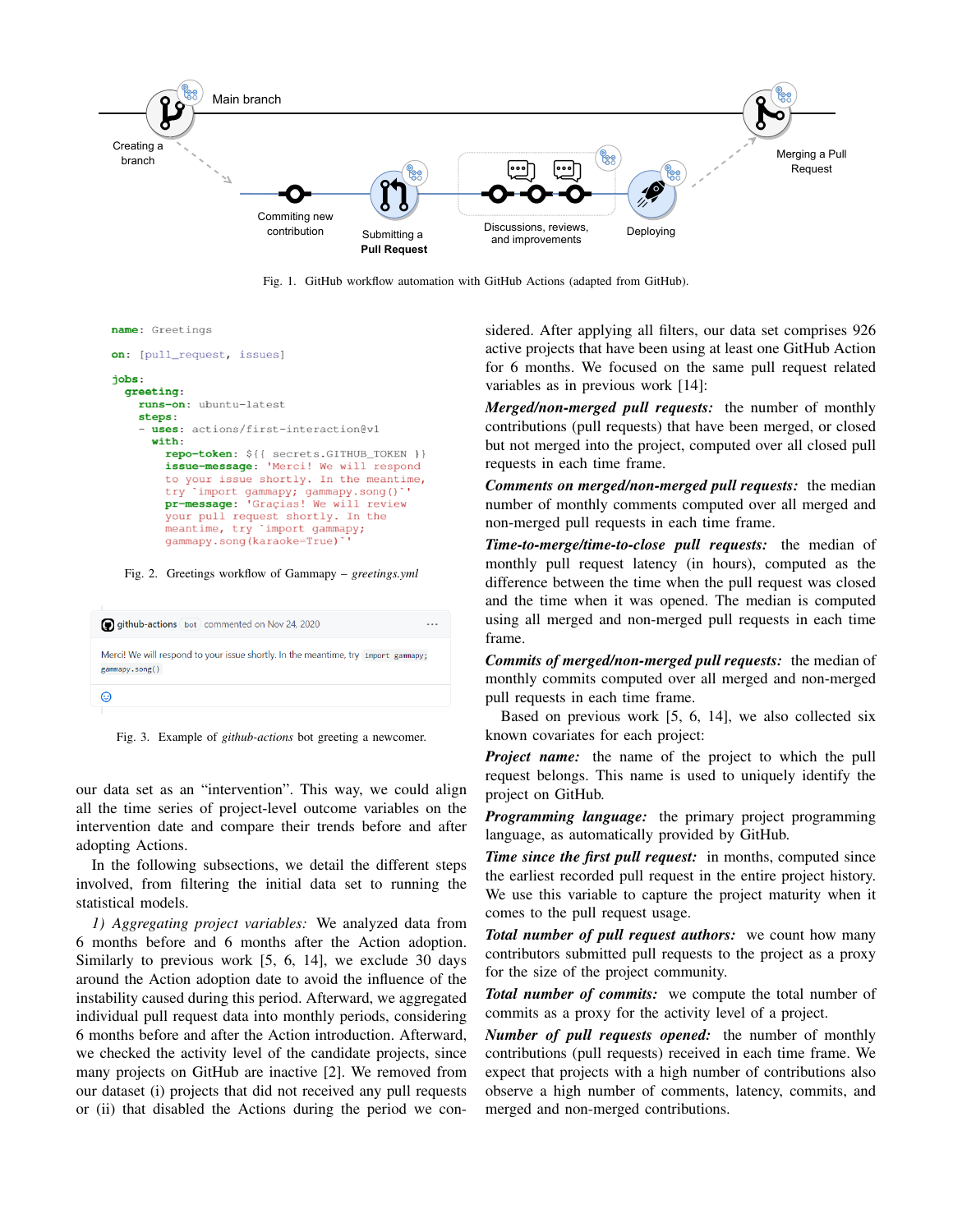<span id="page-3-2"></span>*2) Statistical Approach:* We modeled the effect of GitHub Action adoption over time across GitHub repositories using a Regression Discontinuity Design (RDD) [\[9,](#page-10-8) [15\]](#page-10-14), following the work of Wessel et al. [\[14\]](#page-10-13). RDD is a technique used to model the extent of a discontinuity at the moment of intervention and long after the intervention. The technique is based on the assumption that if the intervention does not affect the outcome, there would be no discontinuity, and the outcome would be continuous over time [\[16\]](#page-10-15). The statistical model behind RDD is

$$
y_i = \alpha + \beta \cdot time_i + \gamma \cdot intervention_i +
$$
  

$$
\delta \cdot time\_after\_intervation_i + \eta \cdot controls_i + \varepsilon_i
$$

where  $i$  indicates the observations for a given project.

To model the passage of time as well as the GitHub Action introduction, we rely on three variables: *time*, *time after intervention*, and *intervention*. The *time* variable is measured as months at the time  $j$  from the start to the end of our observation period for each project. We considered a time period of 12 months for this study, 6 months before and after bot adoption.

The *intervention* variable is a binary value used to indicate whether the time j occurs before (*intervention*  $= 0$ ) or after the (*intervention* = 1) adoption event. The *time after intervention* variable counts the number of months at time  $i$  since the Action adoption, and the variable is set to 0 before adoption. The *controls*<sup>i</sup> variables enable the analysis of Action adoption effects, rather than confounding the effects that influence the dependent variables. For observations before the intervention, holding controls constant, the resulting regression line has a slope of  $\beta$ , and after the intervention  $\beta + \delta$ . The size of the intervention effect is measured as the difference equal to  $\gamma$ between the two regression values of  $y_i$  at the moment of the intervention.

Considering that we are interested in the effects of GitHub Actions on the monthly trend of the number of pull requests, number of comments, time-to-close pull requests, and number of commits for both merged and non-merged pull requests, we fitted eight models (4 variables  $\times$  2 cases). To balance false-positives and false-negatives, we report the corrected pvalues after applying multiple corrections using the method of Benjamini and Hochberg [\[17\]](#page-10-16). We implemented the RDD models as a mixed-effects linear regression using the R package *lmerTest* [\[18\]](#page-10-17).

Following the work of Wessel et al. [\[14\]](#page-10-13), we modeled *project name* and *programming language* as random effects [\[19\]](#page-10-18) to capture project-to-project and language-tolanguage variability [\[5\]](#page-10-4). We evaluate the model fit using *marginal*  $(R_m^2)$  and *conditional*  $(R_c^2)$  scores, as described by Nakagawa and Schielzeth [\[20\]](#page-10-19). The  $R_m^2$  can be interpreted as the variance explained by the fixed effects alone, and  $R_c^2$  as the variance explained by the fixed and random effects together.

In mixed-effects regression, the variables used to model the intervention along with the other fixed effects are aggregated across all projects, resulting in coefficients useful for interpretation. The interpretation of these regression coefficients supports the discussion of the intervention and its effects, if any. Thus, we report the significant coefficients ( $p < 0.05$ ) in the regression as well as their variance, obtained using ANOVA. In addition, we *log* transform the fixed effects and dependent variables that have high variance [\[21\]](#page-10-20). We also account for multicollinearity, excluding any fixed effects for which the variance inflation factor (VIF) is higher than 5 [\[21\]](#page-10-20).

#### IV. RESULTS

In the following, we report the results of our study per research question.

#### *A. How do OSS projects use GitHub Actions (RQ1)?*

Analyzing a set of 416,266 active (i.e., received pull requests in the relevant time frame, see previous section) repositories, we identified 3,190 (0.7%) open-source software projects that had adopted at least one GitHub Action at the time of our data collection. Figure [4](#page-3-0) reports the absolute number of repositories that use GitHub Actions grouped by programming language, showing that the most prominent adopters of GitHub Actions are Python repositories, followed by Java and Ruby.



<span id="page-3-0"></span>Fig. 4. Number of repositories that use GitHub Actions.

We collected the data only 10 months after GitHub Actions was released to the public and our data show that a number of projects had already adopted the technology. Of the 3,190 GitHub repositories that use GitHub Actions, we found a total of 708 different predefined Actions.

We collected data from each Action's repository and also from the GitHub Marketplace<sup>[5](#page-3-1)</sup> page to categorize the Actions. If published in the marketplace, an Action is classified in 1–2 categories by the publisher. Table [I](#page-4-0) presents the categorization of Actions we found. Note that the percentages do not add

<span id="page-3-1"></span><sup>5</sup>https://github.com/marketplace?type=actions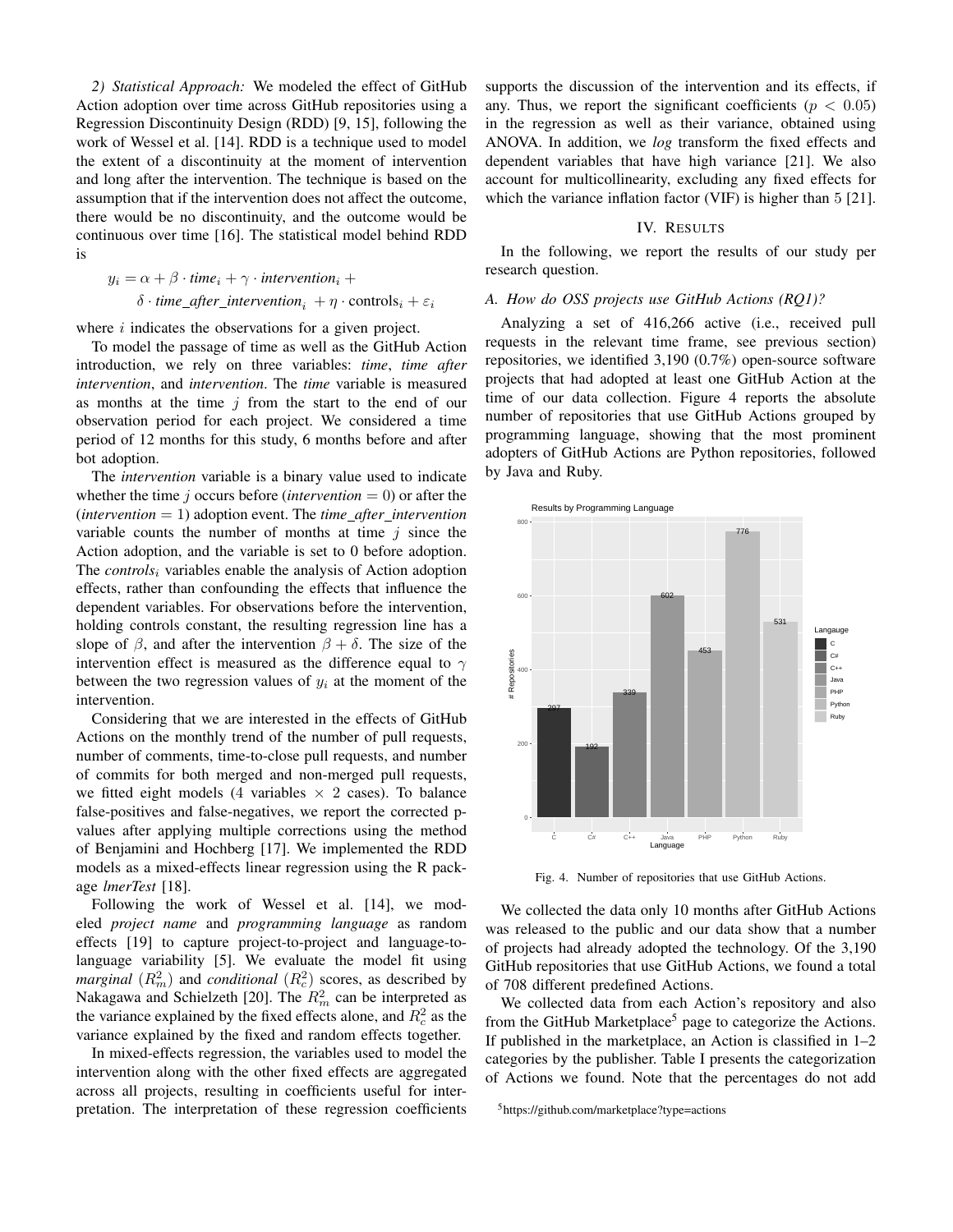up to 100 since about half of the Actions are assigned to two categories, a primary one and a secondary one.

<span id="page-4-0"></span>TABLE I CATEGORIZATION OF ACTIONS FOUND WITHIN GITHUB ACTIONS WORKELOWS.

| <b>Actions' Categories</b> | # of Actions | $\%$   |
|----------------------------|--------------|--------|
| Continuous integration     | 192          | 27.12  |
| <b>Utilities</b>           | 173          | 24.44  |
| Deployment                 | 87           | 12.29  |
| Publishing                 | 70           | 9.89   |
| Code quality               | 53           | 7.49   |
| Code review                | 45           | 6.36   |
| Dependency management      | 36           | 5.08   |
| Testing                    | 33           | 4.66   |
| Open Source management     | 30           | 4.24   |
| Project management         | 27           | 3.81   |
| Container CI               | 25           | 3.53   |
| Chat                       | 18           | 2.54   |
| Security                   | 13           | 1.84   |
| Community                  | 6            | 0.85   |
| Desktop tools              | 5            | 0.70   |
| Mobile                     | 5            | 0.70   |
| Mobile CI                  | 4            | 0.56   |
| <b>IDEs</b>                | 3            | 0.42   |
| Monitoring                 | 3            | 0.42   |
| Localization               | 2            | 0.28   |
| Uncategorised              | 280          | 39.55  |
| total Actions              | 708          | 156.77 |

The five most frequent categories of Actions are the following:

*Continuous integration:* Actions responsible for running the CI pipeline and notifying contributors of test failures in CI tools (e.g., Retry Step, Chef Delivery).

*Utilities:* Actions created to automate diverse steps of the development workflow on the GitHub platform, often in support of other Actions. The *Read Properties* Action, for example, inspects Java *.properties* files looking for predefined properties. Another example of a utility Action is *Replace string*, which replaces strings that match predefined regular expressions.

*Deployment:* Actions designed to build and deploy the application upon request. One example is the Action called *Jekyll Deploy*, responsible for building and deploying the Jekyll site to GitHub Pages.

*Publishing:* Actions responsible for automatically publishing packages to the registry. For example, *Action For Semantic Release* is an Action that leverages *semantic-release* to fully automate the package release workflow, determining the next version number, generating the release notes and publishing the package.

*Code quality:* Actions that analyze source code (e.g., code style, code coverage, code quality, and smells) submitted through pull requests and give feedback to developers via GitHub checks or comments.

In addition, we found that 42 (5.93%) out of 708 Actions are verified by GitHub. Creators are verified if they have an existing relationship with GitHub, and GitHub has worked closely with the creator to create these Actions.

The five most popular Actions are the following:

TABLE II GITHUB ACTIONS THAT WERE ADDED MOST OFTEN.

<span id="page-4-1"></span>

| Action                    | #     | Description                      |
|---------------------------|-------|----------------------------------|
| actions/checkout          | 7,962 | Check out a repository           |
| actions/setup-python      | 1,756 | Set up workflow with Python      |
| actions/cache             | 1,729 | Cache dependencies/build outputs |
| actions/upload-artifact   | 1,441 | Upload artifacts from workflow   |
| actions/setup-java        | 877   | Set up workflow with Java        |
| actions/download-artifact | 580   | Download artifacts from build    |
| shivammathur/setup-php    | 434   | Set up workflow with PHP         |
| actions/setup-ruby        | 373   | Set up workflow with Ruby        |
| codecov/codecov-action    | 253   | Upload coverage to Codecov       |
| actions/setup-dotnet      | 225   | Set up workflow with .NET        |
|                           |       |                                  |

TABLE III GITHUB ACTIONS THAT WERE REMOVED OFTEN.

<span id="page-4-2"></span>

| Action                             | $rm/a$ dd | Description             |
|------------------------------------|-----------|-------------------------|
| masa-iwasaki/setup-rbeny           | 1.00      | Rbeny setup             |
| meeDamian/github-release           | 0.94      | <b>Github Releases</b>  |
| eregon/use-ruby-action             | 0.81      | Prebuilt Ruby           |
| jakejarvis/s3-sync-action          | 0.77      | Sync with S3            |
| harmon758/postgresql-action        | 0.73      | PostgreSQL setup        |
| kiegroup/github-action-build-chain | 0.67      | Build multiple projects |
| alexjurkiewicz/setup-ccache        | 0.67      | Ccache setup            |
| actions/labeler                    | 0.64      | Pull request labelling  |
| SamKirkland/FTP-Deploy-Action      | 0.64      | FTP server deploy       |
| coverallsapp/github-action         | 0.62      | Coveralls upload        |

*actions/checkout:* A verified, utility Action that checks-out a repository under \$GITHUB WORKSPACE. Therefore, a workflow can access the repository for further workflow tasks.

*actions/setup-python:* A verified, utility Action that sets up a Python environment for use in a workflow, allowing the use of Python features and commands.

*actions/cache:* A verified utility and dependency management Action that allows caching dependencies and building outputs to improve workflow execution time.

*actions/upload-artifact:* A verified utility Action that uploads artifacts from a workflow, allowing developers to share data between jobs and store data once a workflow is complete.

*actions/setup-java:* A verified utility action that sets up a Java environment for use in a workflow, allowing the use of Java features and commands, such as compiling and executing.

Analyzing the version histories of these GitHub repositories, we found that in addition to adding a GitHub Action, repositories also removed Actions, modified their arguments, and updated their versions. We investigated how often these events occur and which Actions were most affected.

Table [II](#page-4-1) shows the top 10 GitHub Actions that were added to a repository most often. At the median, Actions were added two times (average: 30).

Naturally, the Actions that were added most often are also the ones that were removed most often. Instead of absolute numbers, we therefore analyzed the relative frequency of removals, i.e., how often different Actions were removed compared to how often they were added. Table [III](#page-4-2) shows the ten Actions that were removed most often in relative terms.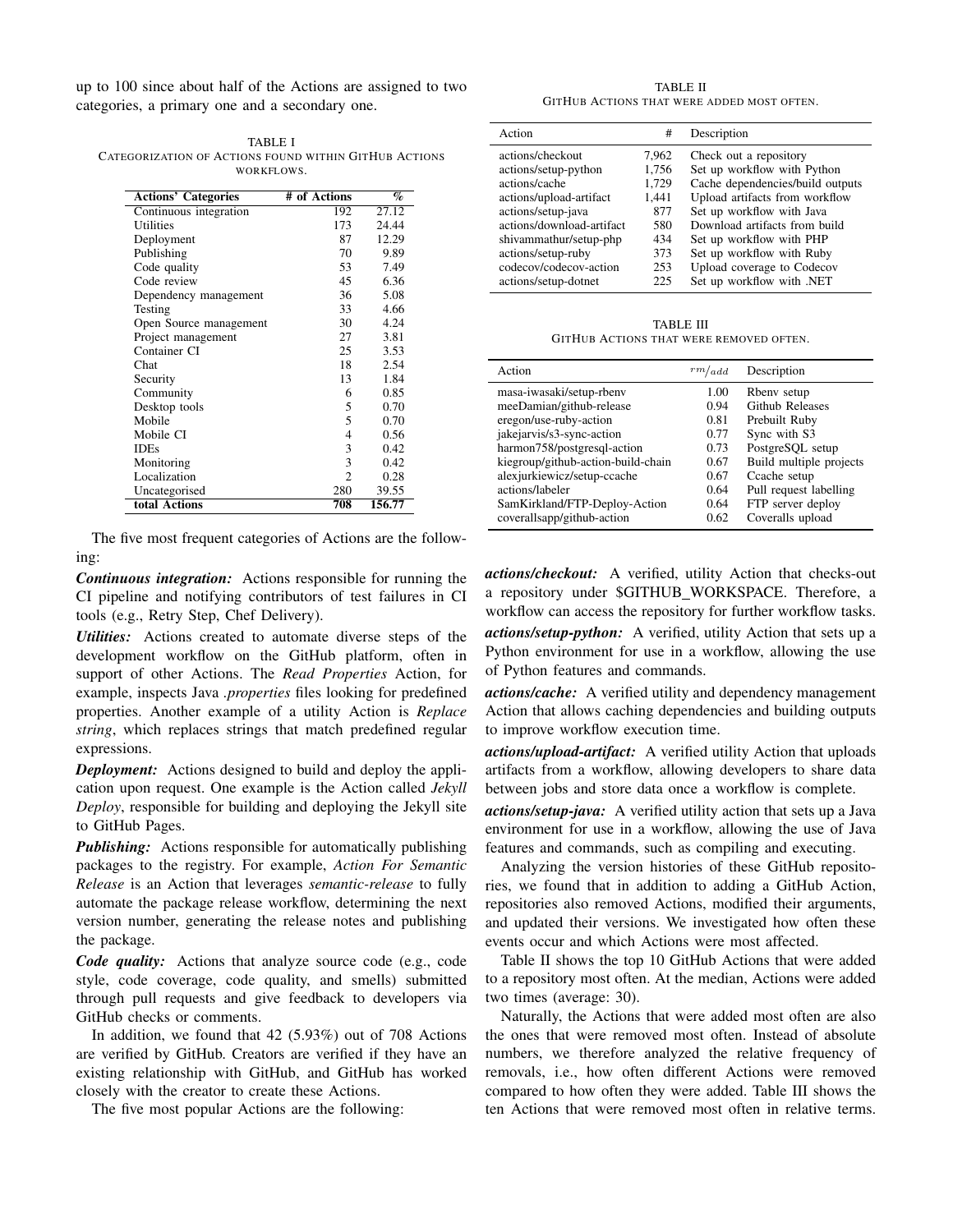TABLE IV GITHUB ACTIONS WITH MANY ARGUMENTS MODIFIED.

<span id="page-5-2"></span>

| Action                                 | mod/add | Description              |
|----------------------------------------|---------|--------------------------|
| andstor/copycat-action                 | 5.45    | File copying             |
| reactivecircus/android-emulator-runner | 0.62    | <b>Android Emulators</b> |
| julianoes/Publish-Docker-Github-Action | 0.51    | Publish docker           |
| archive/github-actions-slack           | 0.50    | Messages to Slack        |
| nanasess/setup-chromedriver            | 0.45    | ChromeDriver setup       |
| elgohr/Publish-Docker-Github-Action    | 0.43    | Publish docker           |
| google/oss-fuzz                        | 0.42    | Fuzz testing             |
| docker/build-push-action               | 0.41    | Docker with Buildx       |
| actions/setup-dotnet                   | 0.38    | NET setup                |
| SamKirkland/FTP-Deploy-Action          | 0.36    | FTP server deploy        |
|                                        |         |                          |

TABLE V GITHUB ACTIONS WITH MANY VERSIONS CHANGED.

<span id="page-5-3"></span>

| Action                               | vc/add | Description                 |
|--------------------------------------|--------|-----------------------------|
| gaurav-nelson/github-action          |        |                             |
| -markdown-link-check                 | 1.79   | Link checker                |
| SamKirkland/FTP-Deploy-Action        | 0.91   | FTP server deploy           |
| technote-space/get-diff-action       | 0.75   | Git diff                    |
| actions/github-script                | 0.71   | GitHub via JavaScript       |
| homoluctus/slatify                   | 0.64   | <b>Slack Notifications</b>  |
| stefanzweifel/git-auto-commit-action | 0.60   | <b>Automatically Commit</b> |
| crazy-max/ghaction-docker-buildx     | 0.60   | Docker with Buildx          |
| peter-evans/create-pull-request      | 0.53   | Pull request creation       |
| cirrus-actions/rebase                | 0.50   | Rebase pull requests        |
| puppetlabs/action-litmus_parallel    | 0.47   | Workflow files org.         |

We limited this and the following analyses in this section to Actions that were added at least ten times. As the table shows, masa-iwasaki/setup-rbenv was removed in all cases where it had previously been added. Looking at the Action's README file, $6$  this is unsurprising since it contains the note 'Do Not Use This Action'. Other Actions were removed less frequently, with a median of zero removals (average: 5). Some of the Actions in the top 10 have several issues reported against them regarding not being able to run on some operating systems.<sup>[7](#page-5-1)</sup>

Table [IV](#page-5-2) shows the GitHub Actions which had their arguments modified most often, in relative terms. For example, the arguments of andstor/copycat-action, an Action to copy files from a repository to another external repository, were changed 5.45 times as often as the Action was added. This Action has 15 arguments, including ones to indicate the source and destination of the copy. At the median, GitHub Actions had their arguments modified zero times, with an average of 3.

Some GitHub Actions were also frequently updated (average: 3, median: 0). Table [V](#page-5-3) shows the Actions that had their versions modified most often, compared to how often they were added. The Action at the top of this list is under active development, with nine releases in the past six months at the time of writing.

Answer to RQ1. We identified 3,190 active GitHub repositories which have adopted the GitHub Actions feature. We found 708 unique predefined Actions being used within the workflows. These Actions are spread across 20 categories. The most recurrent ones are continuous integration, utilities, and deployment. A typical (median) GitHub Action is added twice, and never removed or modified. Some of the Actions are removed, their arguments modified, and their versions changed many times, which might be explained by their characteristics, such as release history or number of arguments.

# *B. How is the use of GitHub Actions discussed by developers? (RQ2)*

We categorized 209 GitHub issues based on the content of the discussion. Table [VI](#page-5-4) shows an overview of this categorization, indicating how many issues we found in each category. We present the categories in the following.

TABLE VI CATEGORIZATION OF DISCUSSION.

<span id="page-5-4"></span>

| <b>Issues' Categories</b>                   | # of Issues | $\%$  |
|---------------------------------------------|-------------|-------|
| GitHub Actions maintenance                  | 43          | 20.57 |
|                                             | 35          | 16.74 |
| <b>Announcement GitHub Actions</b>          |             |       |
| Requesting GitHub Actions to be implemented | 34          | 16.27 |
| Switching CI/CD tools to GitHub Actions     | 32          | 15.31 |
| GitHub Actions problems and frustrations    | 31          | 14.83 |
| Other                                       | 31          | 14.83 |
| sum                                         | 209         | 100   |

*GitHub Actions maintenance:* The most recurrent topic discussed by open-source contributors and maintainers regarding GitHub Actions is their maintenance. Within this category, we classified issues which developers used to discuss about maintaining GitHub Actions, adding or requesting features to pre-existing GitHub Actions, quick fixes, workarounds, and requesting admin rights. One maintainer, for example, opened an issue to request changes in an Action responsible for reporting diffs: "*At the moment, GitHub Action for diff report generation is triggered by PR changes and comment addition. [...] Pull request should be removed and only comment trigger is left.*" Another example relates to issues pointing to small fixes in the README file, for example, as a result of moving to GitHub Actions.

*Announcement of GitHub Actions:* Another recurrent topic discussed by open-source developers on GitHub issues is when a new Action is announced. This category also comprises issues announcing that GitHub Actions has been implemented (not replacing pre-existing CI/CD platforms).

*Requesting GitHub Actions to be implemented:* We also found issues suggesting GitHub Actions to be looked into or requesting the use of GitHub Actions. We found, for example, a developer requesting to create an Action to add a label "*had PR*" to an issue once the pull request that solves a specific issue is submitted.

<span id="page-5-0"></span><sup>6</sup><https://github.com/masa-iwasaki/setup-rbenv>

<span id="page-5-1"></span><sup>&</sup>lt;sup>7</sup>e.g.,<https://github.com/meeDamian/github-release/issues/20>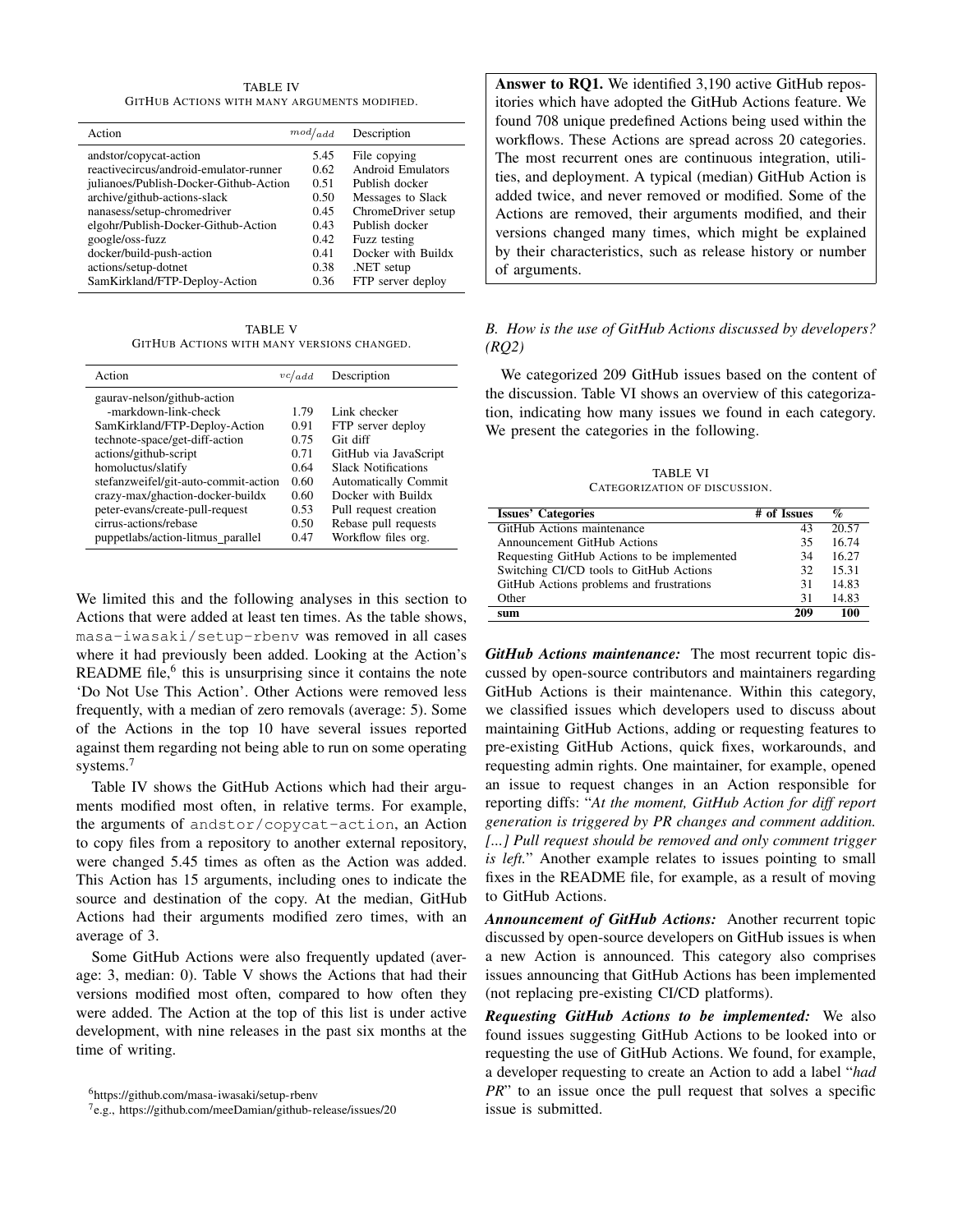*Switching CI/CD tools to GitHub Actions:* Developers often create issues to discuss switching from a pre-existing CI/CD platform (e.g., CircleCI, Jenkins, TravisCI) to GitHub Actions (not including implementing GitHub Actions in parallel with pre-existing CI/CD tools).

*GitHub Actions problems and frustrations:* This category encompasses bugs, broken builds, errors, and frustrations related to GitHub Actions. There are bugs caused by a failure of a service the Action relies on. For example, a maintainer opened an issue to report that the "*GitHub Actions on Mac and Windows fail due to missing Numpy*."

*Other:* Issues within this category relate to bugs pointed out by GitHub Actions, noise, or other discussions that do not fall into other categories.

Answer to RQ2. Overall, discussions involving problems and frustrations are outweighed by announcements that GitHub Actions had been implemented, requesting implementation, and switching CI/CD tools.

# *C. What is the Impact of GitHub Actions? (RQ3)*

To answer this question, we investigated the effects of GitHub Action adoption on project activities along four dimensions: (i) merged and non-merged pull requests, (ii) human conversation, (iii) efficiency to close pull requests, and (iv) modification effort. We start by investigating how Action adoption impacts the number of merged and non-merged pull requests. We fit two mixed-effect RDD models, as described in Section [III-D2.](#page-3-2) For these models, the *number of merged/nonmerged pull requests* per month is the dependent variable. Table [VII](#page-6-0) summarizes the results of these models. In addition to the model coefficients, the table also shows the sum of squares, with a variance explained for each variable.

<span id="page-6-0"></span>TABLE VII THE EFFECTS OF GITHUB ACTIONS ON PRS. THE RESPONSE IS LOG(NUMBER OF MERGED/NON-MERGED PRS) PER MONTH.

|                         | Merged PRs  |         |            | Non-merged PRs |  |
|-------------------------|-------------|---------|------------|----------------|--|
|                         | Coeffs      | Sum Sq. | Coeffs     | Sum Sq.        |  |
| Intercept               | $-0.203***$ |         | $-0.159**$ |                |  |
| <b>TimeSinceFirstPR</b> | 0.0002      | 47.7    | $-0.001**$ | 6.95           |  |
| log(TotalPRAuthors)     | $-0.002$    | 638.6   | $0.028***$ | 133.69         |  |
| log(TotalCommits)       | $0.020***$  | 236.5   | $0.017**$  | 34.65          |  |
| log(OpenedPRs)          | $0.770***$  | 3393.8  | $0.230***$ | 530.86         |  |
| log(PRComments)         | $0.048***$  | 48.9    | $0.342***$ | 410.05         |  |
| log(PRCommits)          | $0.246***$  | 105.8   | $0.200***$ | 73.24          |  |
| time                    | 0.004       | 1.0     | $-0.004*$  | 0.01           |  |
| interventionTrue        | 0.014       | 0.1     | 0.002      | 0.03           |  |
| time after intervention | $-0.004$    | 0.2     | $0.008**$  | 0.47           |  |
| Marginal $R^2$          | 0.88        |         | 0.64       |                |  |
| Conditional $R^2$       | 0.91        |         | 0.78       |                |  |

\*\*\*  $p < 0.001$ , \*\*  $p < 0.01$ , \*  $p < 0.05$ 

Analyzing the model for merged pull requests, we found that the fixed-effects part fits the data well ( $R_m^2 = 0.88$ ). However, considering  $R_c^2 = 0.91$ , variability also appears from projectto-project and language-to-language. Among the fixed effects,

we note that the number of monthly pull requests explains most of the variability in the model, indicating that projects receiving more contributions tend to have more merged pull requests, with other variables held constant. None of the Action-related predictors have statistically significant effects, meaning the trend in the number of merged pull requests is stationary over time, and remains unaffected by the Action adoption.

Similarly to the previous model, the fixed-effect part of the non-merged pull requests model fits the data well  $(R_m^2)$ 0.64), even though a considerable amount of variability is explained by random effects ( $R_c^2 = 0.78$ ). We note similar results on fixed effects: projects receiving more contributions tend to have more non-merged pull requests. In addition, pull requests receiving more comments tend to be rejected. The effect of Action adoption on the non-merged pull requests differs from the previous model. Regarding the time series predictors, the model did not detect any discontinuity at adoption time. However, the negative trend in the number of non-merged pull requests before the Action adoption is reversed, toward an increase after adoption.

<span id="page-6-1"></span>TABLE VIII THE EFFECTS OF GITHUB ACTIONS ON PULL REQUEST COMMENTS. THE RESPONSE IS LOG(MEDIAN OF COMMENTS) PER MONTH.

|                         | Merged PRs  |         |             |         | Non-merged PRs |  |
|-------------------------|-------------|---------|-------------|---------|----------------|--|
|                         | Coeffs      | Sum Sq. | Coeffs      | Sum Sq. |                |  |
| Intercept               | 0.020       |         | $-0.058**$  |         |                |  |
| <b>TimeSinceFirstPR</b> | $-0.001***$ | 3.29    | $-0.001***$ | 10.98   |                |  |
| log(TotalPRAuthors)     | $0.055***$  | 47.49   | $0.031***$  | 169.33  |                |  |
| log(TotalCommits)       | $-0.008$    | 2.71    | 0.002       | 25.67   |                |  |
| log(OpenedPRs)          | $-0.005$    | 40.87   | $0.051***$  | 217.05  |                |  |
| log(TimeToClosePRs)     | $0.077***$  | 376.95  | $0.113***$  | 930.91  |                |  |
| log(PRCommits)          | $0.213***$  | 70.48   | $0.199***$  | 75.38   |                |  |
| time                    | $-0.009***$ | 1.54    | 0.002       | 0.00    |                |  |
| interventionTrue        | 0.001       | 0.02    | $-0.002$    | 0.01    |                |  |
| time after intervention | $0.009***$  | 0.70    | $-0.003$    | 0.05    |                |  |
| Marginal $R^2$          | 0.38        |         | 0.65        |         |                |  |
| Conditional $R^2$       | 0.54        |         | 0.70        |         |                |  |

\*\*\*  $p < 0.001$ , \*\*  $p < 0.01$ , \*  $p < 0.05$ 

To investigate the effects of Action adoption on pull request communication, we fit one model to merged pull requests and another to non-merged ones. The *median of pull request comments* per month is the dependent variable. Table [VIII](#page-6-1) shows the results of the fitted models. Considering the model of comments on merged pull requests, we found that the combined fixed-and-random effects ( $R_c^2 = 0.54$ ) fit the data better than the fixed effects  $(R_m^2 = 0.38)$ , showing that most of the explained variability in the data is associated with project-to-project and language-to-language variability, rather than the fixed effects. Additionally, we also observe that time-to-close pull requests explains the largest amount of variability in the model, indicating that the communication during the pull request review is strongly associated with the time to merge it. Regarding the Action effects, we note a decreasing time baseline trend before adoption; no statistically significant discontinuity at the adoption time; and an apparent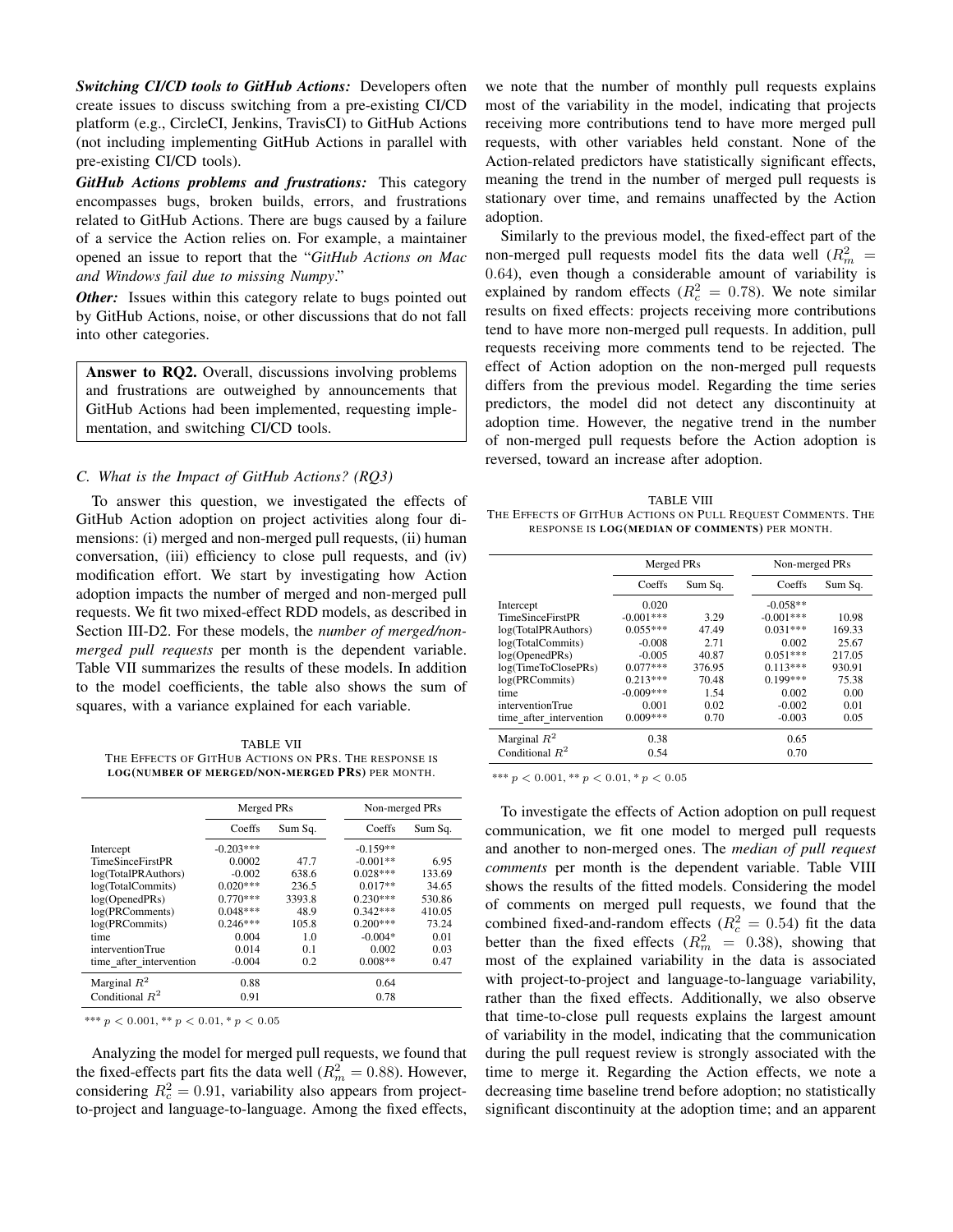neutralization of the aforementioned time trend after adoption, as  $\beta$ (*time*) +  $\delta$ (*time\_after\_intervention*)  $\simeq 0$ .

Turning to the model of comments on non-merged pull requests, the model fits the data well  $(R_m^2 = 0.65)$  and there is also variability explained by the random variables  $(R_c^2 = 0.70)$ . This model also suggests that communication during the pull request review is strongly associated with the time to reject the pull request. Table [VIII](#page-6-1) shows that none of the Action-related predictors have statistically significant effects, meaning the comments trend in non-merged pull requests is stationary over time, and remains unaffected by the Action adoption.

<span id="page-7-0"></span>TABLE IX THE EFFECTS OF GITHUB ACTIONS ON TIME-TO-CLOSE PRS. THE RESPONSE IS LOG(MEDIAN OF TIME-TO-CLOSE PRS) PER MONTH.

|                         | Merged PRs  |         | Non-merged PRs |         |
|-------------------------|-------------|---------|----------------|---------|
|                         | Coeffs      | Sum Sq. | Coeffs         | Sum Sq. |
| Intercept               | $-0.374**$  |         | 0.053          |         |
| <b>TimeSinceFirstPR</b> | $-0.003**$  | 130.3   | 0.0004         | 322.6   |
| log(TotalPRAuthors)     | $0.218***$  | 1386.1  | $0.067**$      | 3733.9  |
| log(TotalCommits)       | 0.021       | 155.6   | $-0.028$       | 530.3   |
| log(OpenedPRs)          | $-0.139***$ | 1046.3  | $0.089***$     | 4588.4  |
| log(PRComments)         | $1.528***$  | 8543.4  | $2.816***$     | 23589.5 |
| log(PRCommits)          | $1.520***$  | 4145.8  | 1.011***       | 1967.1  |
| time                    | 0.013       | 2.5     | $-0.005$       | 0.3     |
| interventionTrue        | $-0.053$    | 2.1     | $-0.003$       | 0.0     |
| time after intervention | $-0.004$    | 0.1     | 0.006          | 0.3     |
| Marginal $R^2$          | 0.47        |         | 0.63           |         |
| Conditional $R^2$       | 0.57        |         | 0.67           |         |

\*\*\*  $p < 0.001$ , \*\*  $p < 0.01$ , \*  $p < 0.05$ 

We fitted two RDD models where *median of time to close pull requests* per month is the dependent variable. The results are shown in Table [IX.](#page-7-0) Analyzing the results to the effect of GitHub Actions on the latency to merge pull requests, we found that combined fixed-and-random effects fit the data better than the fixed effects. Although several variables affect the trends of pull request latency, communication during the pull requests is responsible for most of the variability in the data. This indicates the expected results: the more effort contributors expend discussing the contribution, the more time the contribution takes to merge. The number of commits also explains the amount of data variability, since a project with many changes needs more time to review and merge them. However, none of the Action-related predictors have statistically significant effects on the time spent to merge pull request.

Turning to the model of non-merged pull requests, we note that it fits the data well  $(R_m^2 = 0.63)$ , and there is also a variability explained by the random variables ( $R_c^2 = 0.67$ ). As above, communication during the pull requests is responsible for most of the variability encountered in the results. Similar to the previous model, none of the Action-related predictors have statistically significant effects on the time spent to reject pull request.

Finally, we studied whether Action adoption affects the number of commits made before and during the pull request

<span id="page-7-1"></span>TABLE X THE EFFECTS OF GITHUB ACTIONS ON PULL REQUEST COMMITS. THE RESPONSE IS LOG(MEDIAN OF COMMITS) PER MONTH.

|                         | Merged PRs  |         | Non-merged PRs |         |
|-------------------------|-------------|---------|----------------|---------|
|                         | Coeffs      | Sum Sq. | Coeffs         | Sum Sq. |
| Intercept               | $-0.020***$ |         | $-0.075**$     |         |
| <b>TimeSinceFirstPR</b> | $0.001**$   | 7.02    | $-0.00004$     | 14.14   |
| log(TotalPRAuthors)     | $-0.060***$ | 83.99   | $-0.012*$      | 233.35  |
| log(TotalCommits)       | $0.019**$   | 41.86   | $0.019***$     | 71.96   |
| log(OpenedPRs)          | $0.247***$  | 440.55  | $0.117***$     | 352.79  |
| log(PRComments)         | $0.541***$  | 441.40  | $0.611***$     | 758.36  |
| time                    | $0.010***$  | 1.97    | 0.002          | 0.00    |
| interventionTrue        | $0.039**$   | 0.56    | $-0.009$       | 0.07    |
| time after intervention | $-0.015***$ | 3.18    | $-0.002$       | 0.03    |
| Marginal $R^2$          | 0.47        |         | 0.49           |         |
| Conditional $R^2$       | 0.60        |         | 0.54           |         |

\*\*\*  $p < 0.001$ , \*\*  $p < 0.01$ , \*  $p < 0.05$ 

review. Again, we fitted two models for merged and nonmerged pull requests, where the *median of pull request commits* per month is the dependent variable. The results are shown in Table [X.](#page-7-1) Analyzing the model of commits on merged pull requests, we found that the combined fixed-and-random effects ( $R_c^2 = 0.60$ ) fit the data better than the fixed effects  $(R_m^2 = 0.47)$ . The statistical significance of all Action-related coefficients indicates that the adoption of Actions affected the number of commits. We note an increasing trend before adoption and a statistically significant discontinuity at the adoption time. Further, the positive trend in the number of merged pull requests before the Action adoption is reversed, toward a decrease after adoption. Additionally, we can also observe that the number of pull request comments and the number of contributions per month explains most of the variability in the result. This result suggests that the more comments and pull requests there are, the more commits there will be.

Investigating the results of the non-merged pull request model, we also found that the combined fixed-and-random effects fit the data better than the fixed effects. Similar to the previous model, the number of pull request comments per month explains most of the variability in the result. Regarding the time series predictors, the model did not detect any discontinuity at adoption time. However, the positive trend in the median of commits before the bot adoption is reversed, toward a decrease after adoption.

Answer to RQ3. After adopting GitHub Actions, on average, there are more rejected pull requests and fewer commits on merged pull requests.

#### V. DISCUSSION

Recently, an easy, reusable, and portable way to automate developers' workflows on GitHub was made possible by the advent of GitHub Actions. So far, the literature presents scarce evidence on the use of GitHub Actions by GitHub repositories [\[11\]](#page-10-10). In this work, we contribute by introducing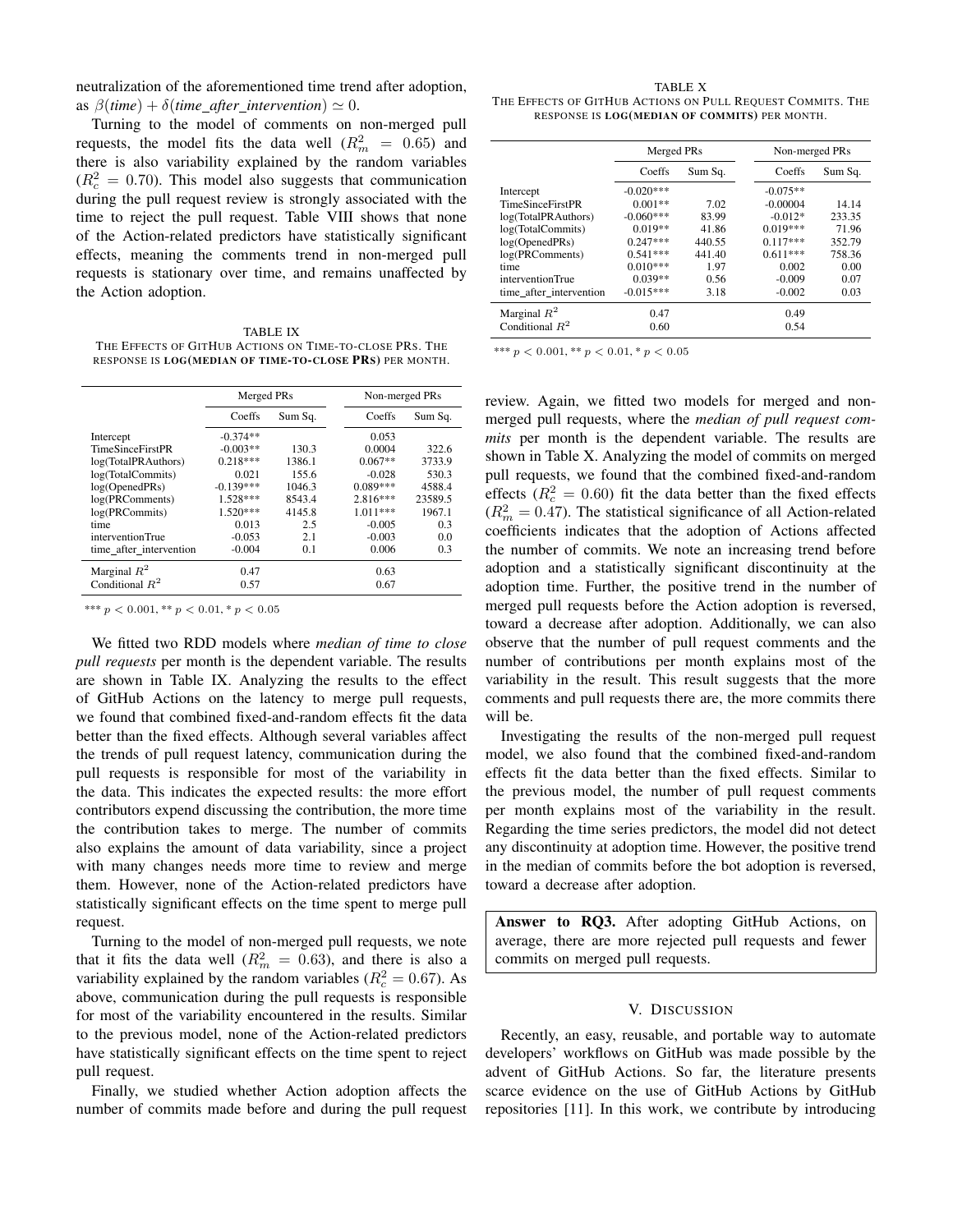and systematizing evidence on the use, evolution, and impacts of such Actions. Our findings contribute new knowledge about how software developers use GitHub Actions. Firstly, we showed that 3,190 (0.7%) of the 416,266 repositories in our data set had already adopted GitHub Actions at the time of analysis. In addition, we found that 708 unique predefined Actions have been used within the repositories using GitHub Actions. While 39.55% of these Actions were uncategorized, 5.93% were verified, indicating that the majority of the Actions on GitHub are created by the community. Uncategorized Actions are Actions that have not been published to the GitHub Marketplace, thus this percentage indicates an active community surrounding GitHub Actions.

Analyzing the historical evolution of Actions, we found that some of the Actions require maintenance after being added to a repository. While a typical (median) Action is added twice (to the same or different repositories) and never removed or modified, a significant minority of Actions are removed, have their arguments modified, or are updated to new versions. For repository maintainers, this means that adding a GitHub Action effectively adds yet another dependency to a project that needs to be maintained, might become outdated, and needs to be adjusted over time. On the other hand, this is not unexpected for a new feature, and in fact all repositories that have adopted GitHub Actions to date can be seen as early adopters. A typical Action also does not appear to require ongoing maintenance, at least not in the time window considered in our study.

Announcements that GitHub Actions had been implemented, requesting implementation and switching CI/CD tools outweighed the discussions involving problems and frustrations, thus indicating a positive perception of GitHub Actions. With a new feature such as GitHub Actions, it would not be surprising if some negative sentiment would be found in corresponding discussion forums, in particular asking why yet another feature is needed. However, anecdotally, developers seem to appreciate the premise of GitHub Actions to help standardize the use of bots on GitHub, and in fact a good portion of the discussions was about switching CI/CD tools that a repository already used to their GitHub Actions equivalent.

We found that two activity indicators have a statistically significant effect on the pull request process after the adoption of an GitHub Action. According to the regression results, the median number of rejected pull requests increases after the adoption of Actions. This may indicate that project maintainers started to have faster and clearer feedback on the pull request, helping them to identify major issues on a vast number of contributions. Moreover, GitHub Actions produce different effects on non-merged pull requests when compared to the effects of adopting software bots—Wessel et al. [\[14\]](#page-10-13) reported that the introduction of bots on pull requests' reviews leads to fewer rejected pull requests.

From the regression results, we also noticed an increase in the median number of commits on merged pull requests just after bot adoption. It makes sense from the contributors' side, since the Action introduces a secondary evaluation step to the pull request. Especially at the beginning of the adoption, the Action might increase the number of commits due to the need to meet all requirements and obtain a stable code. After that, however, a decrease occurs in the median number of commits on merged pull requests per month.

Our work has implications for researchers and practitioners. For researchers interested in software bots, it is important to understand the role of GitHub Actions in the bot landscape. Backed by GitHub, GitHub Actions are likely here to stay, and we already see evidence of existing software tools, such as test coverage tools, being integrated into and packaged as GitHub Actions. It is important to understand how such Actions affect the interplay of developers in their effort to develop software, and our study provides the first step in this direction. Additional effort is also necessary to investigate the impact for newcomers, who already face a variety of barriers [\[22,](#page-10-21) [23\]](#page-10-22). Educators may also see an opportunity in GitHub Actions to build automation tools to better support their OSS assignments [\[24\]](#page-10-23).

Practitioners need to make informed decisions whether to adopt GitHub Actions (or software bots in general) into their projects and how to use them effectively. Also, GitHub Actions might allow them to automate repetitive tasks in their projects with their own custom GitHub Action. Already at its current early-adopter stage, GitHub Actions provides hundreds of different Actions, potentially making it difficult for practitioners to decide which Action to use, if any. Our work provides first empirical data on which Actions are currently used, how they evolve, and what their impact can be on development processes. We hope that this work will inspire more repositories to adopt GitHub Actions for their projects.

#### VI. LIMITATIONS AND THREATS TO VALIDITY

In this section, we discuss the limitations and threats to validity and how we have mitigated them. For replication pur-poses, we made our data and source code publicly available.<sup>[8](#page-8-0)</sup> *External Validity:* Since we selected engineered software projects, our findings might not be generalized to other or all GitHub projects. One way to overcome this threat is by studying non-engineered projects hosted on GitHub. Additionally, even though we considered a large number of projects and our results indicate general trends, we recommend running segmented analyses when applying our results to a given project. In addition, we focused on the same pull request related variables as in previous work [\[5,](#page-10-4) [6,](#page-10-5) [14\]](#page-10-13), leaving other effects and artifacts for future work.

*Construct Validity:* As stated by Kalliamvakou et al. [\[25\]](#page-11-0), many merged pull requests appear non-merged. Since we consider the number of merged pull requests, our results may be affected by this threat. Our study can be replicated when automated ways of detecting this issue are developed.

*Internal Validity:* To reduce internal threats, we applied multiple data filtering steps to the statistical models. We varied the data filtering criteria to confirm the robustness of our

<span id="page-8-0"></span><sup>8</sup>https://zenodo.org/record/4626256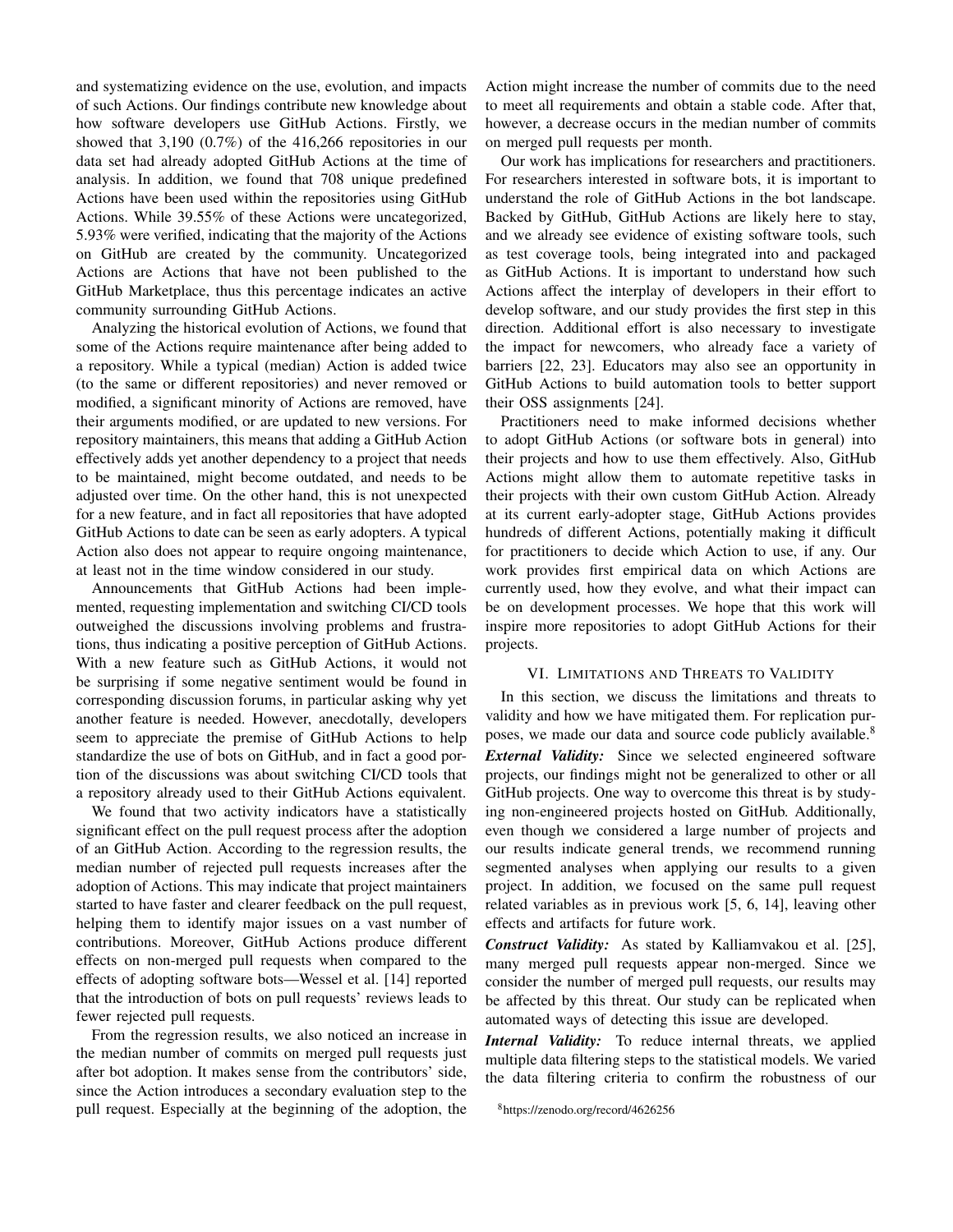models. For example, we filtered projects that did not receive pull requests in all months and observed similar phenomena. We also carried out a series of placebo tests [\[15\]](#page-10-14) using the same model with the adoption artificially set to different dates to confirm the model robustness. The assumption of exogeneity of the treatment might be a threat. We added several controls that might influence the independent variables to reduce confounding factors.

# VII. RELATED WORK

There has been no study investigating GitHub Actions. However previous work has investigated other automation tools such as software bots, continuous integration, and continuous delivery.

# *A. Software Bots*

On GitHub, software bots are often integrated into the pull request workflow [\[26\]](#page-11-1), to perform a variety of tasks. These include repairing bugs [\[27\]](#page-11-2), refactoring the source code [\[28\]](#page-11-3), recommending tools to help developers [\[29\]](#page-11-4) and updating outdated dependencies [\[30\]](#page-11-5). Software bots have been proposed to support technical and social aspects of software development activities [\[31\]](#page-11-6), such as communication and decision-making [\[32\]](#page-11-7). Van Tonder and Le Goues [\[33\]](#page-11-8) believe software bots are a promising addition to a developer's toolkit as they bridge the gap between human software development and automated processes.

However, understanding how software bots' interaction affects human developers is a major challenge. Storey et al. [\[32\]](#page-11-7) highlight that software bots' potential negative impact is still neglected, as the way that these software bots interact on pull requests can be disruptive and perceived as unwelcoming [\[34\]](#page-11-9). Wessel et al. [\[7\]](#page-10-6) investigated the usage and impact of software bots to support contributors and maintainers with pull requests. After identifying bots on popular GitHub repositories, the authors classified these bots into 13 categories according to the tasks they perform. The third most frequently used bots are code review bots. Wessel et al. [\[14\]](#page-10-13) also employed a regression discontinuity design on OSS projects, revealing that the bot adoption increases the number of monthly merged pull requests, decreases monthly non-merged pull requests, and decreases communication among developers.

#### *B. Continuous Integration and Continuous Delivery (CI/CD)*

Improving software quality and reducing risks is the main goal of CI as stated by Duvall et al. [\[35\]](#page-11-10). By introducing continuous integration to the pull request process, the findings from Vasilescu et al. [\[8\]](#page-10-7) clearly point to the benefits of CI. More pull requests got processed, more were being accepted and merged and more were also being rejected. In the context of Computer Science education, rising enrollments make it difficult for instructors and teaching assistants to give adequate feedback on each student's work. Hu et al. [\[36\]](#page-11-11) had set up a static code analyzer and a continuous integration service on GitHub to help students check code style and functionality. By implementing three bots, results found by the authors showed that more than 70% of students think the advice given by the bots is useful and can provide significantly more feedback (six times more on average) than teaching staff. A survey by Chen et al. [\[37\]](#page-11-12) reports that of the hundreds of billions of dollars spent on developer wages, up to 25% accounts for fixing bugs [\[37\]](#page-11-12). Continuous integration thus holds huge potential to further reduce human effort and costs by automatically fixing bugs.

Prior work has also investigated the impact of CI and code review tools on GitHub projects [\[4,](#page-10-3) [5,](#page-10-4) [6\]](#page-10-5) across time. While Zhao et al. [\[5\]](#page-10-4) and Cassee et al. [\[6\]](#page-10-5) focused on the impact of the Travis CI tool's introduction on development practices, Kavaler et al. [\[4\]](#page-10-3) turned to the impact of linters, dependency managers, and coverage reporter tools. Our work extends this literature by providing a more in-depth investigation of the effects of GitHub Actions adoption.

#### VIII. CONCLUSION

In this paper, we investigate how software developers use GitHub Actions to automate their workflows, how they discuss these Actions on the issue tracker, and what are the effects of the adoption of such Actions on pull requests. While several Actions have been proposed and adopted by the open-source software community, relatively little has been done to evaluate the state of practice. To understand the impact on practice, we collected and analyzed data from 3,190 active GitHub repositories. Further, to understand the impact on practice, we statistically analyzed a sample of 926 open-source projects hosted on GitHub.

Firstly, the findings showed that only a small subset of 3,190 repositories used GitHub Actions. We also found that 708 unique predefined Actions were being used within the workflows. Further, we collected and analyzed GitHub Actions related issues and found that the majority of the discussion was positive. These findings indicate that GitHub Actions were met with an overall positive reception among software developers. By modeling the data around the introduction of GitHub Actions, we notice different results from merged pull requests and non-merged ones. The monthly number of commits of merged pull requests decreases after the adoption of GitHub Actions and there are also more monthly rejected pull requests.

Our findings bring to light how early adopters are using, discussing, and being impacted by GitHub Actions. Learning from those early adopters can provide insights to assist the open-source community to decide whether to use GitHub Actions and how to use them effectively. Future work includes the qualitative investigation of the effects of adopting a GitHub Actions and the expansion of our analysis for considering the effects of different types of Actions and activity indicators.

#### ACKNOWLEDGMENTS

This work was partially supported by the Coordenação de Aperfeicoamento de Pessoal de Nível Superior - Brasil (CAPES) – Finance Code 001, CNPq (grant 141222/2018- 2), NSF grants 1815503 and 1900903, and the Australian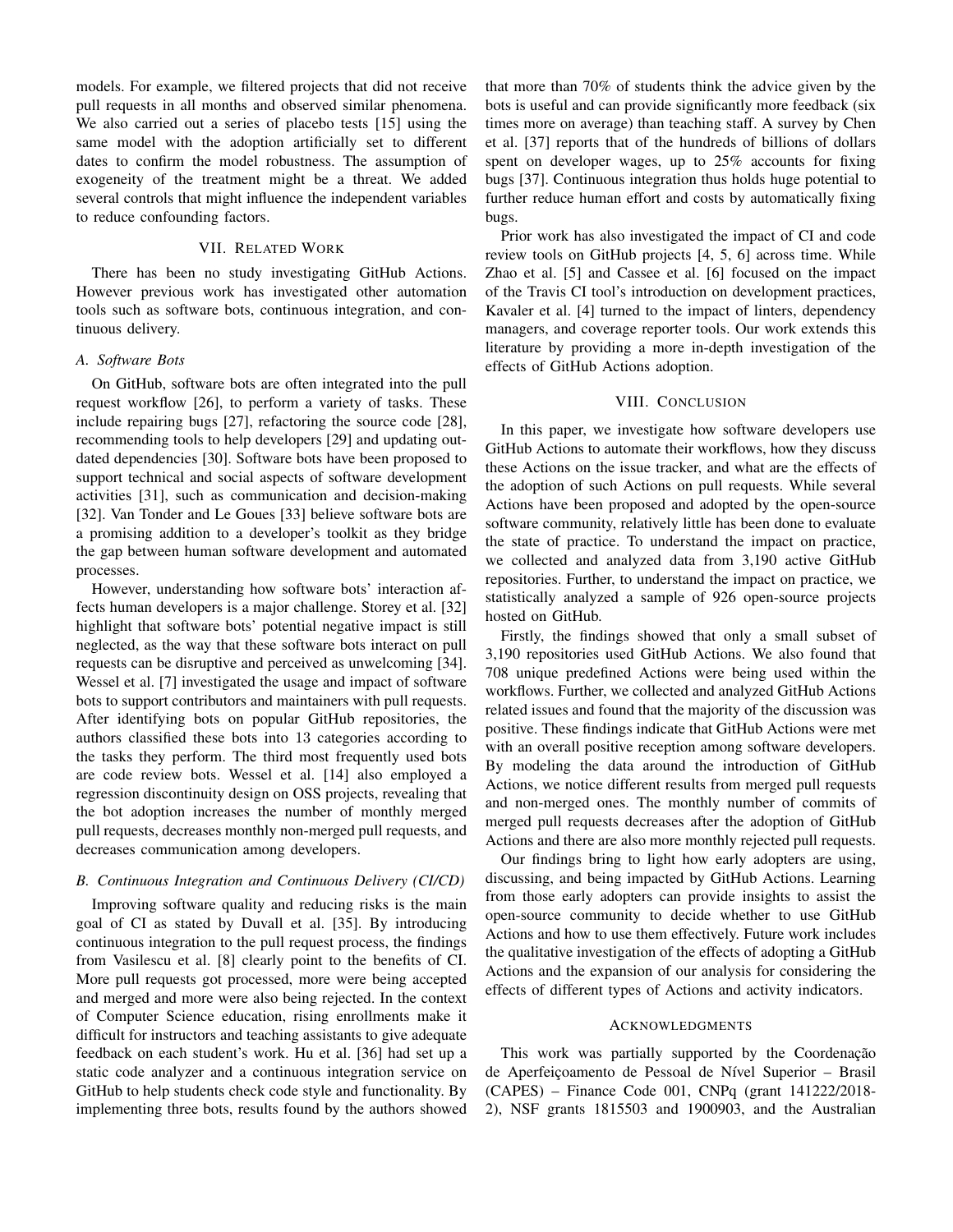Research Council's Discovery Early Career Researcher Award (DECRA) funding scheme (DE180100153)

# **REFERENCES**

- <span id="page-10-0"></span>[1] L. Dabbish, C. Stuart, J. Tsay, and J. Herbsleb, "Social coding in GitHub: Transparency and collaboration in an open software repository," in *Proceedings of the ACM 2012 Conference on Computer Supported Cooperative Work*, ser. CSCW '12. New York, NY, USA: ACM, 2012, pp. 1277–1286.
- <span id="page-10-1"></span>[2] G. Gousios, M. Pinzger, and A. van Deursen, "An exploratory study of the pull-based software development model," in *Proceedings of the 36th International Conference on Software Engineering*. ACM, 2014, pp. 345–355.
- <span id="page-10-2"></span>[3] G. Gousios, M.-A. Storey, and A. Bacchelli, "Work" practices and challenges in pull-based development: The contributor's perspective," in *Proceedings of the 38th International Conference on Software Engineering*, ser. ICSE '16. New York, NY, USA: ACM, 2016, pp. 285– 296.
- <span id="page-10-3"></span>[4] D. Kavaler, A. Trockman, B. Vasilescu, and V. Filkov, "Tool choice matters: JavaScript quality assurance tools and usage outcomes in GitHub projects," in *Proceedings of the 41st International Conference on Software Engineering*. IEEE Press, 2019, pp. 476–487.
- <span id="page-10-4"></span>[5] Y. Zhao, A. Serebrenik, Y. Zhou, V. Filkov, and B. Vasilescu, "The impact of continuous integration on other software development practices: a large-scale empirical study," in *Proceedings of the 32nd IEEE/ACM International Conference on Automated Software Engineering*. IEEE Press, 2017, pp. 60–71.
- <span id="page-10-5"></span>[6] N. Cassee, B. Vasilescu, and A. Serebrenik, "The silent helper: the impact of continuous integration on code reviews," in *27th IEEE International Conference on Software Analysis, Evolution and Reengineering*. IEEE Computer Society, 2020.
- <span id="page-10-6"></span>[7] M. Wessel, B. M. de Souza, I. Steinmacher, I. S. Wiese, I. Polato, A. P. Chaves, and M. A. Gerosa, "The power of bots: Characterizing and understanding bots in OSS projects," *Proc. ACM Hum.-Comput. Interact.*, vol. 2, no. CSCW, pp. 182:1–182:19, Nov. 2018.
- <span id="page-10-7"></span>[8] B. Vasilescu, Y. Yu, H. Wang, P. Devanbu, and V. Filkov, "Quality and productivity outcomes relating to continuous integration in GitHub," in *Proceedings of the 2015 10th Joint Meeting on Foundations of Software Engineering*, ser. ESEC/FSE 2015. New York, NY, USA: ACM, 2015, pp. 805–816.
- <span id="page-10-8"></span>[9] D. L. Thistlethwaite and D. T. Campbell, "Regressiondiscontinuity analysis: An alternative to the ex post facto experiment." *Journal of Educational psychology*, vol. 51, no. 6, p. 309, 1960.
- <span id="page-10-9"></span>[10] M. Wessel and I. Steinmacher, "The inconvenient side of software bots on pull requests," in *2nd International Workshop on Bots in Software Engineering*, ser. BotSE '20, 2020.
- <span id="page-10-10"></span>[11] M. Golzadeh, A. Decan, D. Legay, and T. Mens, "A ground-truth dataset and classification model for detecting bots in GitHub issue and PR comments," 2020.
- <span id="page-10-11"></span>[12] N. Munaiah, S. Kroh, C. Cabrey, and M. Nagappan, "Curating GitHub for engineered software projects," *Empirical Software Engineering*, vol. 22, no. 6, pp. 3219– 3253, 2017.
- <span id="page-10-12"></span>[13] J. Fleiss, B. Levin, and M. Paik, *Statistical Methods for Rates and Proportions*, ser. Wiley Series in Probability and Statistics. Wiley, 2013.
- <span id="page-10-13"></span>[14] M. Wessel, A. Serebrenik, I. Wiese, I. Steinmacher, and M. A. Gerosa, "Effects of adopting code review bots on pull requests to OSS projects," in *2020 IEEE International Conference on Software Maintenance and Evolution (ICSME)*, 2020, pp. 1–11.
- <span id="page-10-14"></span>[15] G. W. Imbens and T. Lemieux, "Regression discontinuity designs: A guide to practice," *Journal of econometrics*, vol. 142, no. 2, pp. 615–635, 2008.
- <span id="page-10-15"></span>[16] T. Cook and D. Campbell, *Quasi-Experimentation: Design and Analysis Issues for Field Settings*. Houghton Mifflin, 1979.
- <span id="page-10-16"></span>[17] Y. Benjamini and Y. Hochberg, "Controlling the false discovery rate: a practical and powerful approach to multiple testing," *Journal of the Royal statistical society: series B (Methodological)*, vol. 57, no. 1, pp. 289–300, 1995.
- <span id="page-10-17"></span>[18] A. Kuznetsova, P. B. Brockhoff, and R. H. B. Christensen, "lmertest package: tests in linear mixed effects models," *Journal of Statistical Software*, vol. 82, no. 13, 2017.
- <span id="page-10-18"></span>[19] A. Gałecki and T. Burzykowski, *Linear mixed-effects models using R: A step-by-step approach*. Springer Science & Business Media, 2013.
- <span id="page-10-19"></span>[20] S. Nakagawa and H. Schielzeth, "A general and simple method for obtaining R2 from generalized linear mixedeffects models," *Methods in ecology and evolution*, vol. 4, no. 2, pp. 133–142, 2013.
- <span id="page-10-20"></span>[21] S. Sheather, *A modern approach to regression with R*. Springer Science & Business Media, 2009.
- <span id="page-10-21"></span>[22] S. Balali, I. Steinmacher, U. Annamalai, A. Sarma, and M. A. Gerosa, "Newcomers' barriers... is that all? an analysis of mentors' and newcomers' barriers in OSS projects," *Computer Supported Cooperative Work (CSCW)*, vol. 27, no. 3, pp. 679–714, 2018.
- <span id="page-10-22"></span>[23] I. Steinmacher, T. Conte, M. A. Gerosa, and D. Redmiles, "Social barriers faced by newcomers placing their first contribution in open source software projects," in *Proceedings of the 18th ACM conference on Computer supported cooperative work & social computing*, 2015, pp. 1379–1392.
- <span id="page-10-23"></span>[24] G. H. L. Pinto, F. Figueira Filho, I. Steinmacher, and M. A. Gerosa, "Training software engineers using opensource software: the professors' perspective," in *2017 IEEE 30th Conference on Software Engineering Education and Training (CSEE&T)*. IEEE, 2017, pp. 117–121.